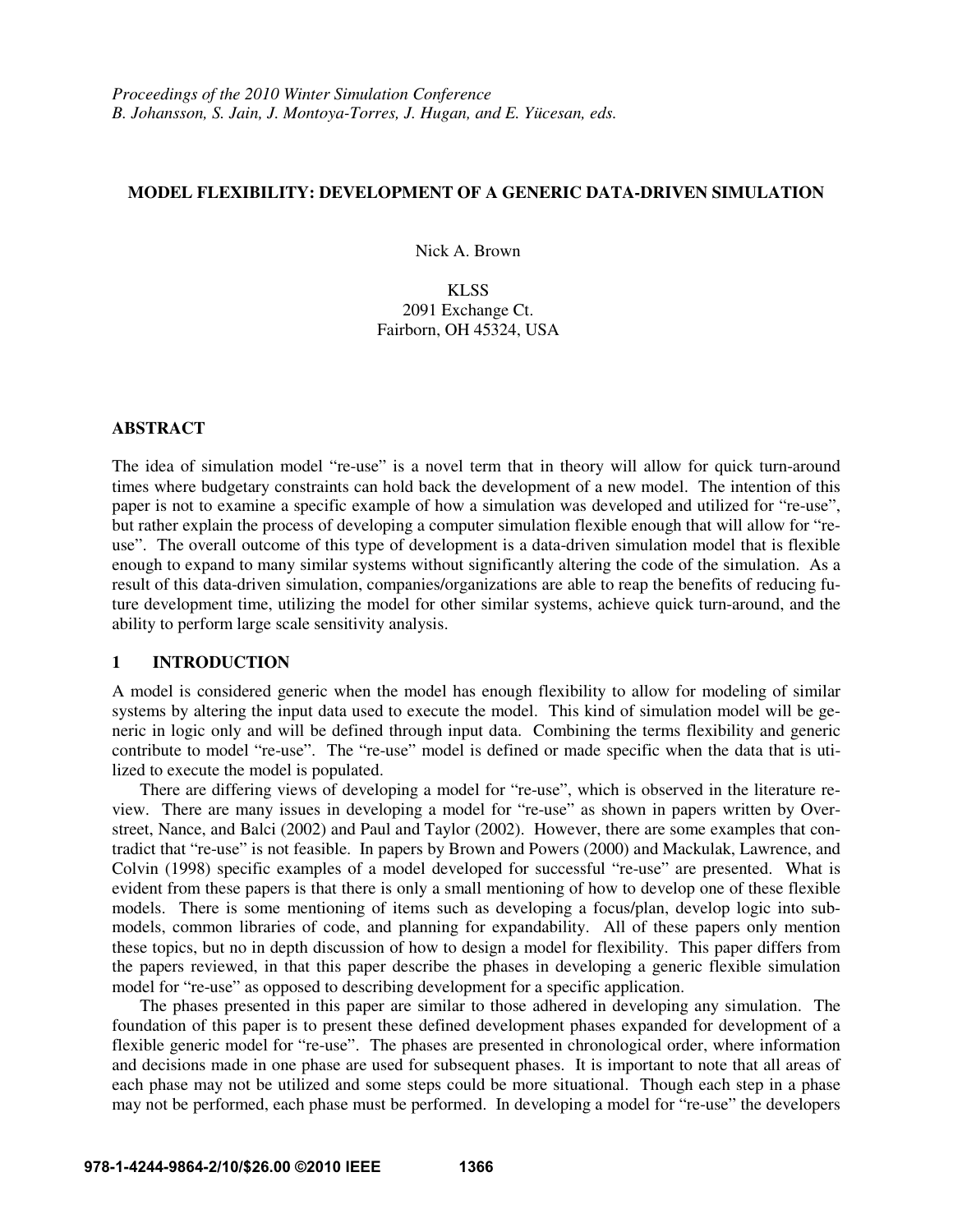should first proceed through the planning phase, then the software selection, organize the data structure, and finally create the simulation code (Figure 1).



Figure 1: Generic simulation development steps

 The intention of this paper is to discuss methods for developing generic data-driven simulation models. Through the presentation of phases/steps/tips in this paper modelers will have a foundation or set of rules for creating more dynamic models. These dynamic models can then be used in other instances. While developing a model an important question to ask is, "How can I make this flexible enough to achieve the goal of creating a generic data-driven simulation model?" This question will appear many times throughout the paper to emphasis the importance of reviewing the current task and then how it can be made flexible.

# **2 LITERATURE REVIEW**

The topic of model "re-use" has been receiving more attention and has become a central objective of High Level Architecture (HLA) with-in the defense sector (Overstreet, Nance, and Balci 2002). A lot of attention on how to create models for "re-use" has been initiated in the defense sector because any simulation developed under Small Business Innovative Research (SBIR) are required to be applicable commercially (Brown and Powers 2000). Additionally, successful development of these models trim down cost expenditures due in part to reduced development time. The most important development of a model for "reuse" is the capability to eliminate the overabundance of models that are developed for very similar systems (Brown and Powers 2000). But, while there are organizations pushing for model "re-use" and examples of companies that have developed these types of models. There are some researchers and organizations that dispute the model "re-use" idea. This section will review papers that both support and dispute the topic. The papers vary from one paper reviewed stating that re-use is not useful; while other papers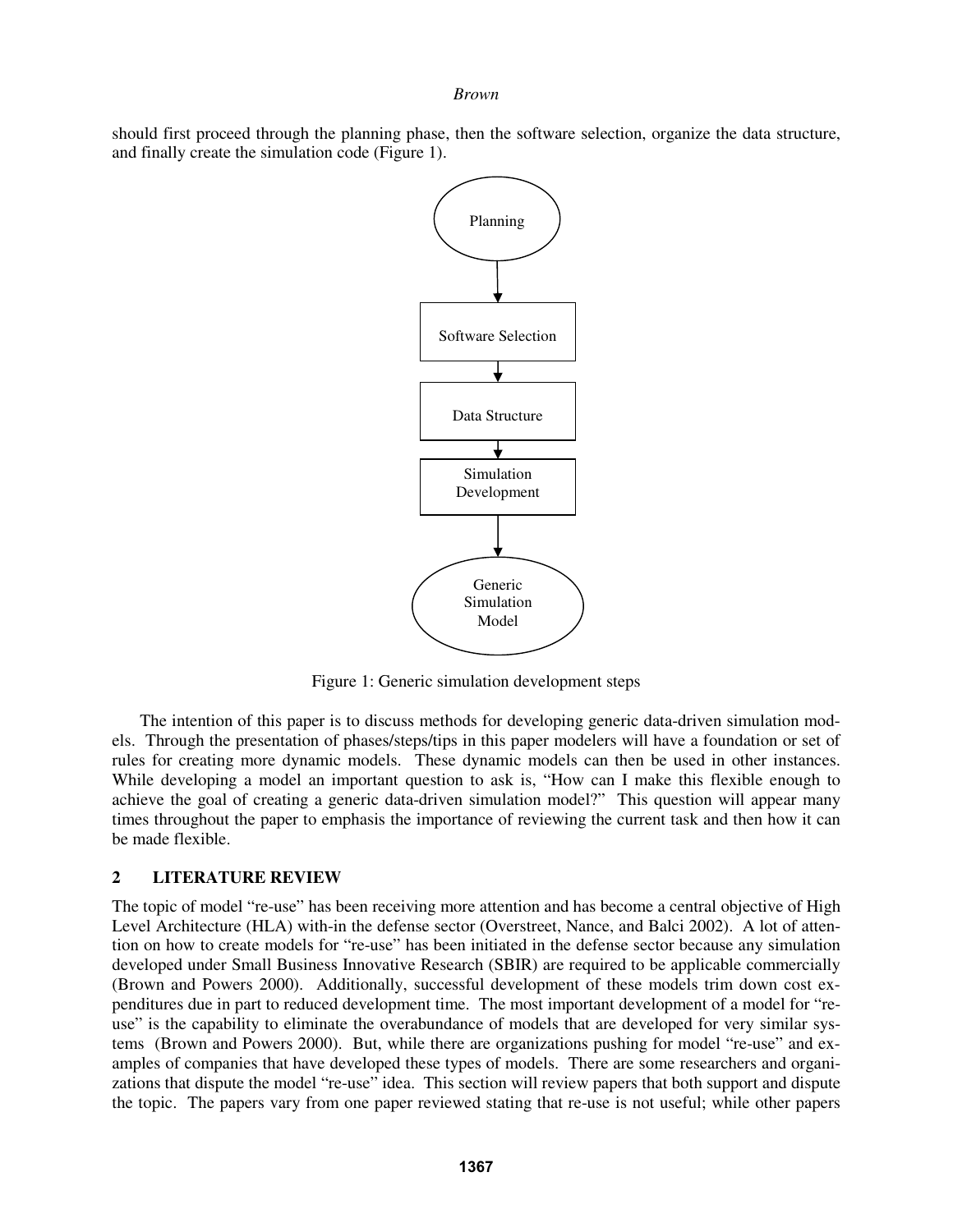present specific instances of how companies have successfully developed models for "re-use". One successful model development is focused in the commercial world, while the other focuses on the department of defense.

 In a paper written by Overstreet, Nance, and Balci (2002) the authors describe some issues that are inherent in developing a simulation for "re-use". The main issues of "re-use" in simulation are that simulation models are built around particular objectives and constraints (Overstreet, Nance, and Balci 2002). Simulations are designed to model just enough to get accurate results and to answer an exact question (Overstreet, Nance, and Balci 2002). On the other hand developing sub-models, which is code developed as models within the model, can be used interchangeably in other models to promote "re-use" (Overstreet, Nance, and Balci 2002). Paul and Taylor (2002), echo most of the issues by Overstreet et. al (2002), but claim that it might cost companies more to re-use a model as compared to building an entire new model from scratch. The one common theme of Overstreet et. al (2002) and Paul and Taylor (2002) is the idea of shared libraries or common code between models, sub-models.

 While the Overstreet, Nance, and Balci (2002) and Paul and Taylor (2002) papers review the issues and the assumption that "…model reuse is no use" (2002); papers by Brown and Powers (2000) and Mackulak et al. (1998) make a case for model "re-use". In the paper, Simulation in a Box (A generic reusable maintenance model), Brown and Powers (2000) begin by developing a maintenance model called SIMFORCE. In the development process they attempt to define what a generic model is. Brown and Powers (2000) have defined a generic model as a model that can be altered through data and be used for other applications with common reports. Their process in the development of SIMFORCE was through specific model definition (maintenance F-16 unit), but also considered ways to expand the functionality of the model (Brown and Powers 2000). The steps that were used in model definition were to define the focus of the model, where to add flexibility to the input data of the model, what fidelity to scope the model, and final consideration of output. The data was flexible enough to model for large set of data, where the model in the current state only included a small subset. This allows for flexibility to include more/less data elements in certain areas.

 In a paper written by Mackulak et al. (1998) the authors are using a model developed for automated material handling systems (AMHS) to back their claim that a "…generic model could be reused, thereby reducing model building time…". In this effort the design of the simulation of the AMHS must be highly flexible due to quick turnaround times. These quick turnarounds are necessary to show potential customers the benefits of the system. An individually designed model for clients is not a choice. They also have there own definition of generic, which is very similar to Brown and Powers (2000). The definition they have included is that a model is generic and only becomes specific when populated with data (Mackulak et al. 1998).

 These papers are the base for which this paper will argue for the development of a flexible generic simulation model for "re-use". The papers make arguments to both sides and while the issues are genuine the general statements that model "re-use" is not feasible is not completely proven. There is no method in any of the papers that give a definitive method for developing a model for "re-use". The proceeding sections will detail the phases that have been used to create flexible generic models. Where through altered data a simulation can be changed to model similar systems.

## **3 PLANNING**

Planning is one of the most important phases in the development of a simulation, but is often the most overlooked and forgotten. As it so often happens this phase of development is skipped for many reasons, but the most viable reason has to do with getting everyone involved in the project together. Without this critical step there almost always exists a disconnect between one or more parties. The developer is already at a disadvantage in the development process when this step is skipped. As opposed to developing for a purpose and defined direction the developer is now reliant on very little to no information and must begin without clear direction. Without meeting with everyone involved the model must be created with a increasingly larger scope, which adds time to development. The developer is still able to develop a simu-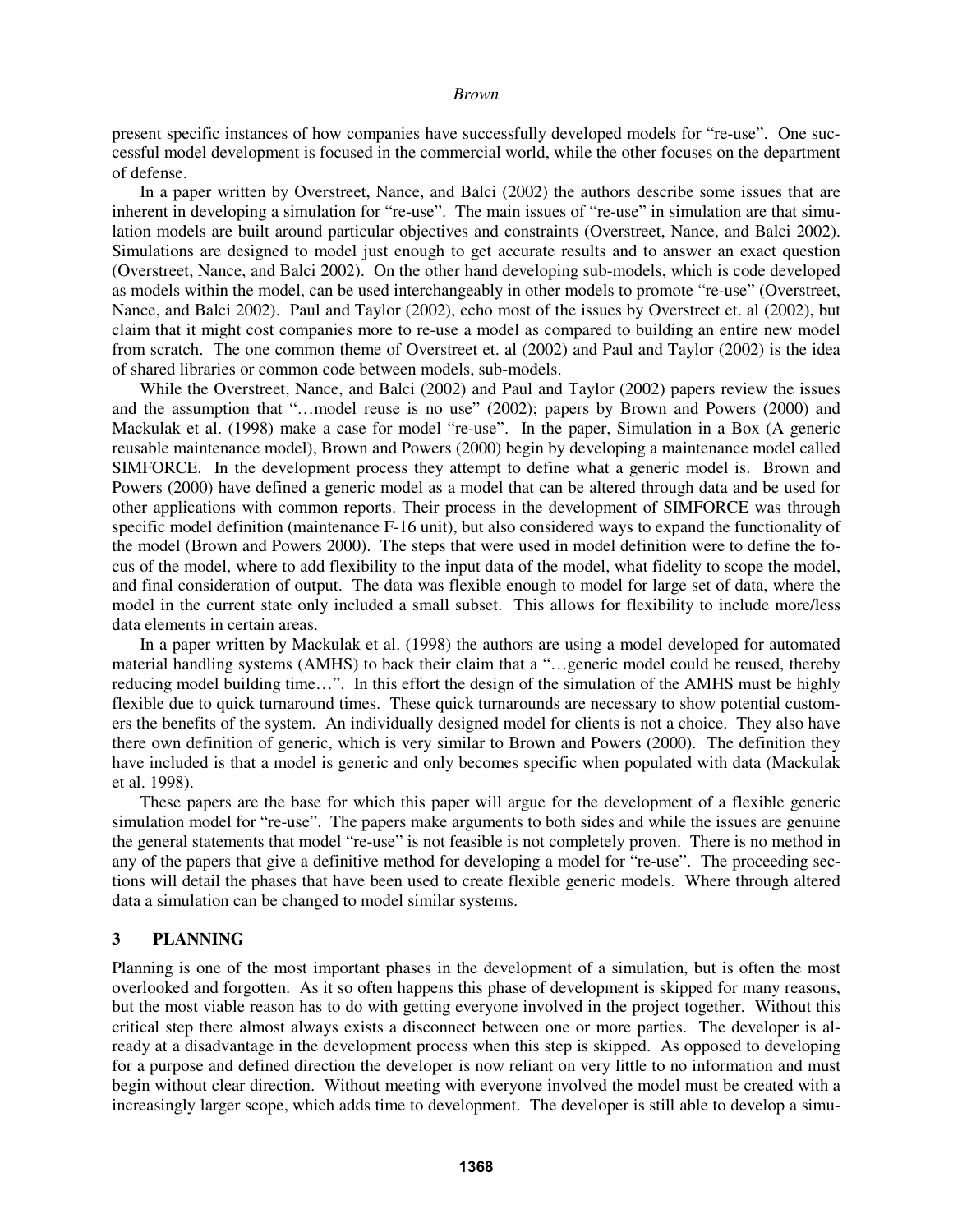lation without the clear direction developed in this meeting, but the other steps in this phase become much more critical. The following subsections will describe the steps to take in the planning phase. The first step, meeting with all involved parties, is an ongoing step throughout the planning phase; while the other steps are mostly accomplished in conjunction with all involved parties.

# **Step One: Involve all Parties**

 During this step it is advisable to assemble a team of direct members of the development team. This includes program management, end-users, simulation developers, and data collectors. The following steps of the planning process should be performed with all involved parties in the project.

## **Step Two: Model Objective**

 The next step is to develop an objective of the model. What question the model is going to answer. It seems pointless to develop a simulation without the idea of what question the simulation is trying to answer, but this happens more often then not. There needs to be a clear definition as to what needs to be answered.

### **Step Three: Scope the Model**

 Answering the question in step two, what is the objective of the model, will generally move into how to model the simulation? As Overstreet, Nance, and Balci (2002) stated the goal of a simulation is to model just enough to get the results by minimizing simulation development and run length. When in doubt of how to scope the model it is important to ask the question again, "How can I make this flexible enough to achieve the goal of creating a generic data-driven simulation model?" If the question still does not answer how to scope the model then the objective of the model could be vague (go back to step two). Consider revising the objective to make it more concrete. Next, consider constraining factors for developing the scope of the model. Constraining factors are a good starting point when you are unsure of the scope. These factors are those variables that will be altered in performing sensitivity analysis. These are also very important in defining what data will be required. The data elements will be addressed in step five, defining data requirements.

## **Step Four: Develop Conceptual Model**

 The conceptual model is the logic that will be later developed in computer code. Anything that can be modeled conceptually can in theory be simulated. After defining the objective and the scope develop a flow diagram of an entity through the system and use the flow diagram to consider all paths. Make sure that the scope of the model defined earlier is not being exceeded. Does the flow diagram answer the objective of the model and has the scope been exceeded? Consider these questions while developing the plans for simulation model.

#### **Step Five: Define Data Requirements**

 A simulation model is only as good as the data that feeds it and the results are only as good as the data that is reported. So the results are only as good as the data. This step in the phase is not about collecting and data mining, but documenting what "common" data is needed for input and outputs. The third phase (Section 5) will consider the actual data. This step is merely trying to find out what data will be needed to complete the flow diagram and answer the intended question of the model. "Common" data is data that is universal to all similar systems. It is important to document the data input/output with common fields. This will make the data generic in its naming. While noting what data is needed it will become apparent what data is not readily available or difficult to find. The earlier this is recognized the more beneficial it is to the development of the simulation model. Resources can be assigned at an earlier stage in development to retrieve data that is not readily available.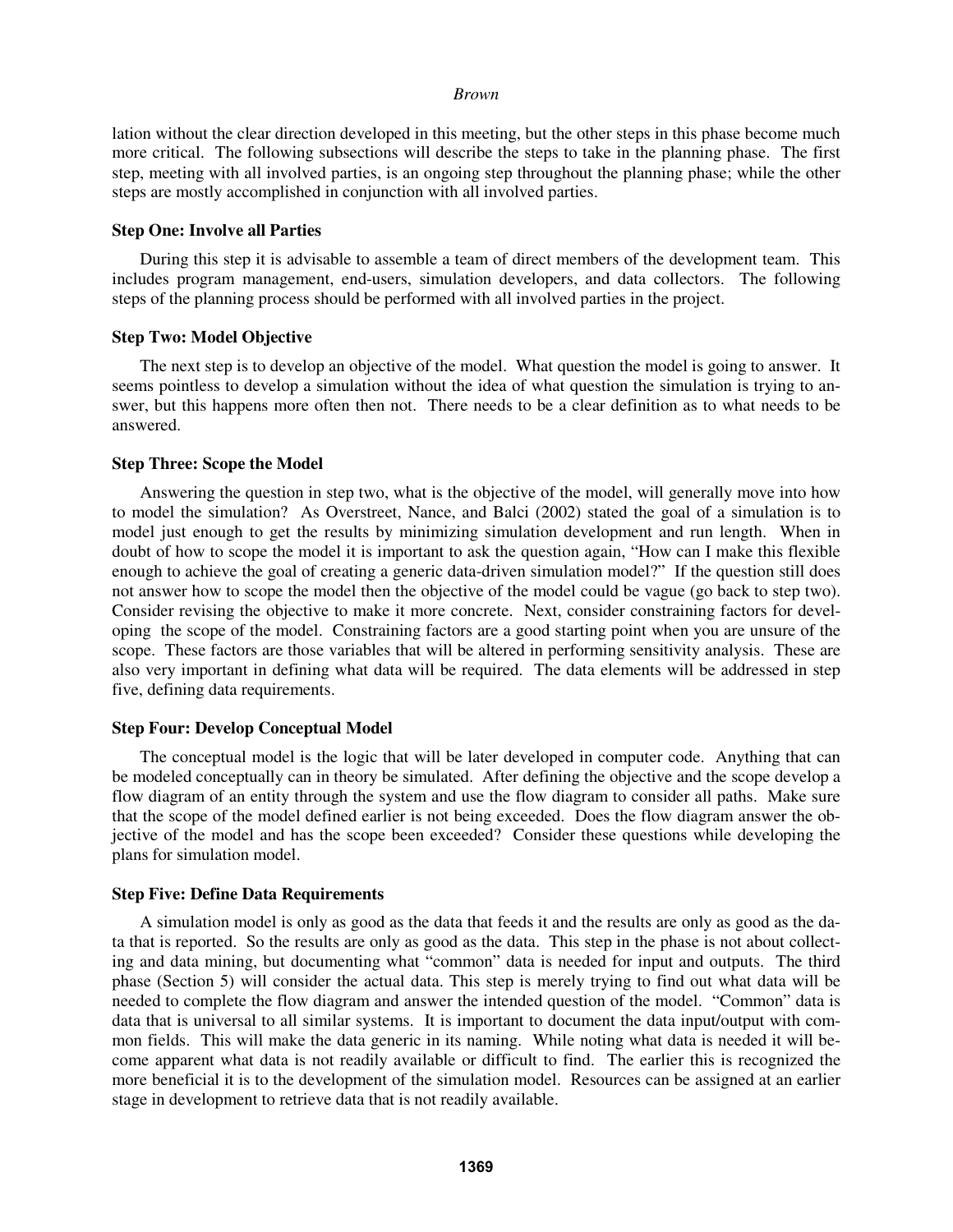### **Step Six: Construct Reports**

 After determining which data is required for output it is time to formulate what kind of "common" reports to create. Which reports will help to answer the objective of the model? During this step only consider what to report with the raw data that is output from the model. These "common" reports will be created in the third and fourth phase (Section 5 and 6 respectively).

## **Step Seven: Brainstorm**

 Finally, brainstorm other instances where the intended simulation model can be utilized. This will allow for everyone in the group to think of alternative ways that the simulation model can be used and thus will get people thinking about a "re-usable" flexible data-driven simulation model.

 In summary the planning phase should be used to formulate a base plan with all interested parties. This will conclude with the development of an model objective, scope of the model, and a conceptual model flow diagram. With the conceptual model in place identify potential output/reports and identify data needed. To make the conceptual model flexible put generic terms in the definition of the diagram nodes. For example aircraft, tanks, cars, and other vehicles can be modeled the same, where all are acted upon in a simulation. Thus, when defining them in a flow diagram use a generic term such as vehicle or entity. Define what question to answer with the simulation generically by trying to generalize the reports such as availability of the vehicle. More detail will be given to this in the data structure phase (Section 5). Next, identify data needed. Depending on the type of simulation the actual data is going to be different between different entities, but the type of data is going to be similar. A mean time between failure (MTBF) and mean time to repair (MTTR) will be different in the actual data only. But the fields required for this data should be "common" between similar systems. It is just data and this can be populated at a later time to make the simulation specific. Data is tough, but don't let that stop development. Utilize fake data when real data is not available and when data becomes available simply populate the data in the simulation. The most important aspect is to analyze what "type" of data is needed. If the data needed is not available during this phase devise a plan to get the data required to model.

 The goal of this phase is to answer the question, "How can I make this flexible enough to achieve the goal of creating a generic data-driven simulation model?" Answering this question through each step of the planning phase with discussion and questions is beneficial to the rest of the development.

# **4 SOFTWARE SELECTION**

The next phase is to select what tools to use to develop the simulation model created in the planning phase. There are three main software component choices to make. The first two choices are necessary, while the third choice adds more flexibility. The first choice is the simulation language. Whether it is a computer off-the-shelf (COTS) simulation language or another common computer language there are a number of choices to consider. Next, step is to choose a software program for data input/output. There are number of different programs to choose from, but it will ultimately come down to a database or spreadsheet type of software. The choice of software for data is going to ultimately decipher a language for an interface. The interface is important for the user to easily change data, which is the foundation of the generic data-driven simulation. While making these important choices there are a number of things to keep in mind, which are discussed in the following steps.

# **Step One: Simulation Language Selection**

 The first step in software selection is deciding what type of simulation language to use. When choosing a simulation language consider the ease of use both for the developer and the end-user. The ease of use is relative to the experience of both parties. Another item of concern is an issue that was addressed in papers by Overstreet, Nance, and Balci (2002) and Paul and Taylor (2002) where models being developed for "re-use" should utilize common libraries or sub-models. In addition to this it is advantageous to de-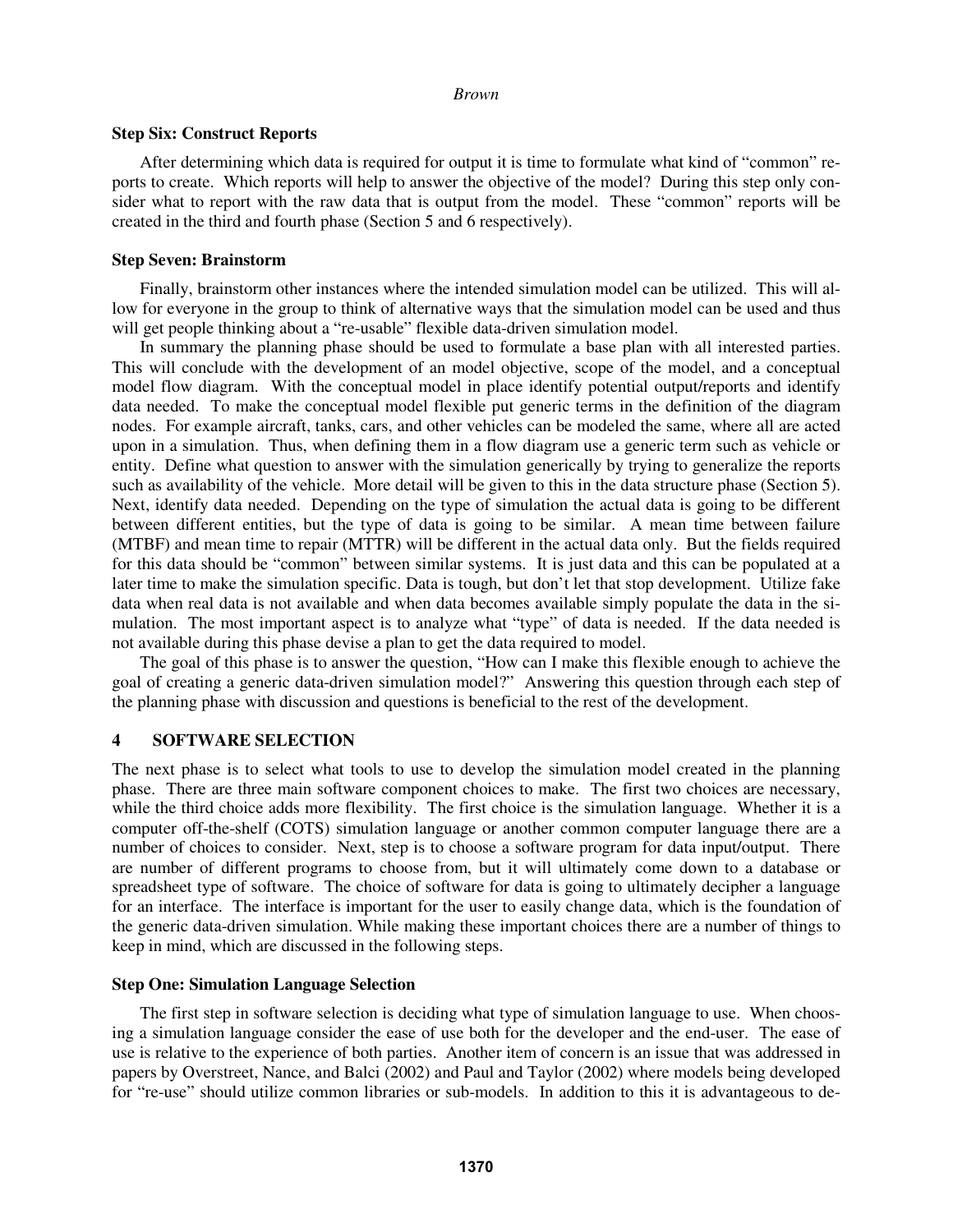velop common code hierarchial. This method of coding will allow for ease of deletion, insertion, or change within simulation code. This type of development will allow for greater flexibility of the simulation. Next, consider the end user and how they will run the simulation. When selecting a simulation language select one that has a separate run time version or the ability to create an executable file. This will enable the end user to run the simulation and not have to purchase a licensed version of the simulation language. Licensing costs for developer's licenses can be very costly and must be considered in developing the model. A simulation is useless without data, so in searching for a simulation language consider the connectivity to a variety of data sources. Data connectivity is essential in data driven simulations. Consideration of what type of data source to connect the simulation to is discussed in step two.

## **Step Two: Data Software Selection**

 The next step in software selection is the choice of what type of software to use for data. It is important to consider when selecting a data software the ease to make changes to input data and viewing outputs of the simulation. These considerations increase the flexibility of the model for "re-use". As is the case with simulation logic consider the end-users expertise and availability of the language.

 The real decision for selection of data software is going to be spreadsheet vs. database. Each has different advantages/disadvantages, but it will ultimately be decided upon what type of simulation is run. As a general rule if the simulation is producing large amounts of data and the data will be analyzed by external code (i.e. VBA, C#,…) it will be best to utilize some form of database. Spreadsheets are limited in the amount of data they contain and are slow when running macros/formulas. Spreadsheets are easy to use and many developers and end users will know how to manipulate the output data to perform analysis directly. Because of the ease of use, spreadsheets are often selected. Caution must be taken when using spreadsheets because the formulas can be broken easily and simulation runs can be compromised.

 As a result spreadsheet applications should be utilized if there is minimal amount of data, formulas and code in the spreadsheet can be hidden or locked, and data output from the simulation is not raw and is more revised. Databases should be used in the case where there is a lot of data, the data output is not rolled-up, external or imbedded language are used to control access of input/output data, and ready made queries can be used to generate reports.

#### **Step Three: Interface Selection**

 The final thing to consider when selecting software for a data-driven simulation model developed for "re-use" is a language to develop an interface. The simulation can be ran without the interface, but adding an interface to the simulation tool is advantageous for "re-use". The flexibility of a simulation is reliant on the easy of changing the input data and the simplicity in getting results of the simulation. Consider an interface language that can be easily attached to the data source.

 The selection of software is necessary in the development of a generic data-driven simulation model. For each decision of which simulation language to choose, ask "How can I make this flexible enough to achieve the goal of creating a generic data-driven simulation model?" Choose a simulation language that can be run on multiple computers either using a run-time version or creating an executable version. Make sure that the simulation can easily be connected to a data software element for input/output. Finally, when making the decision on data software make it easy for the user to alter data input and view output reports. This final consideration is important in developing a generic data-driven simulation model. The more difficult it is to change the data, the more complex the "re-use" becomes. So consider a user interface with the ability to create interfaces for data input and reports.

## **5 DATA STRUCTURE**

The previous sections have established a baseline for the creation of the simulation model. This phase is going to provide insight into an extremely important step of the generic data-driven simulation model. The key word in this type of simulation model is "data". The ultimate goal is to create a data structure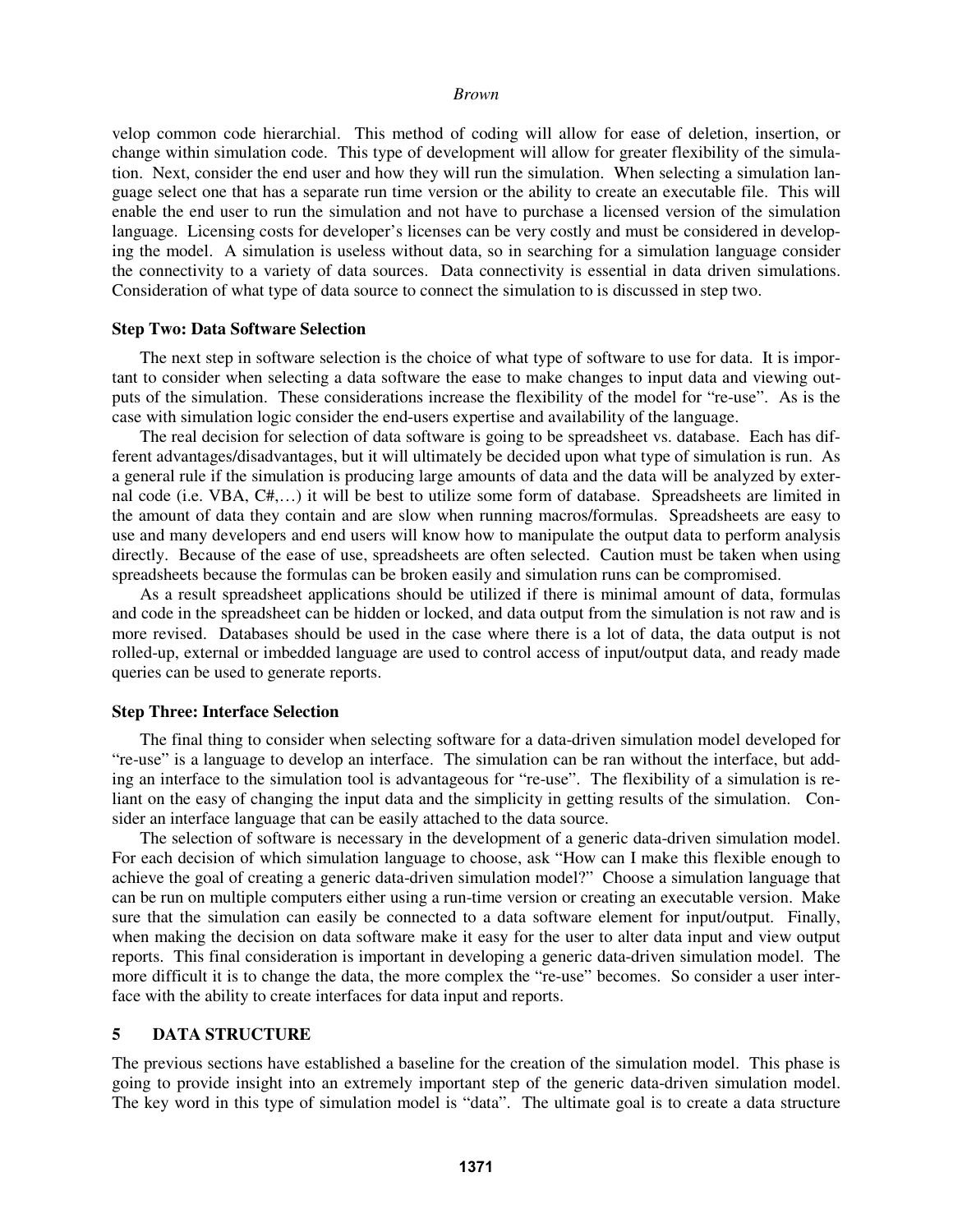that will allow the end-user to easily change data inputs and perform analysis on the end result while keeping the simulation logic constant. The language or application of data input/output has already been decided. This phase will detail how to arrange the data in a logical manner so that data can easily be inserted, deleted, and/or changed.

## **Step One: Data Normalization**

 The first step in structuring data is through data normalization. Normalization is a way to organize data to eliminate anomalies associated with insertion, updating, and deletion. Data normalization eliminates duplicate data in tables and enables the creation of new tables with parent and child keys from other tables. This permits displaying of like information, but without the loss of data integrity when updates, deletion, and/or insertion are required (Pratt and Adamski 2005). An example of this, is an instance of taking a simulation model developed for an aircraft and altering that model to handle tanks (Figure 2). Provided the data is normalized the name changes will only need to take place in one table. In this table (vehicle) each type of vehicle is given an identification number and a representative name for the vehicle. For each vehicle type it is only necessary to change the vehicle field, which defines what type of vehicle each identification number stands for. This change will cascade throughout the data as input and all reports that are also tied to this id will now display information based on tanks as opposed to aircraft. Anywhere in the data where this Vehicle ID is referenced the data pertaining to a specific vehicle will need to be changed to correspond to the new vehicle.



Figure 2: Altering Normalized Data Table

 The idea of normalization is a very basic database concept and technique, but this technique can be utilized in spreadsheets in the same way. Create separate tabs where each tab is used for a reference table. The tables in Figure 2 are reference tables. For example, when identifying a vehicle in other tables utilize the VehicleID (Parent Key) to represent a certain type of vehicle.

 Structuring data will pay off in the development of the simulation, particularly in the logic construction. The logic will be developed around the data that has been constructed in a concise manner. Spending the time on data structure and creating all tables loaded with data before developing the simulation will achieve a smooth simulation code. The alternative is a patchwork of different data types and structure with the code reflective of this type of structure.

#### **Step Two: Structuring Model Switches/Gates**

 The next step in data structure is to plan for areas of the model to turn on/off for different systems. These are controlled by gates/switches and are utilized through binary code or by zeroing out activity delays. A gate/switch is an area in the simulation that is used to skip logic not required. These gate/switches are controlled through data. The next section (Simulation Development) will describe this to a little more detail, but it is necessary to think about these gates/switches when structuring data.

 Take for example there is a delay for pre-flight inspection where a crew chief must be seized prior to performing the inspection. But, the model is now being modified to model a tank where there is no preflight inspection. To alter the data simply zero out the data for the delay associated with the pre inspection. To handle the issue of constrained resources, crew chief, make the resource unconstrained by assigning them to a 24/7 shift schedule and assign some arbitrarily high number available. This method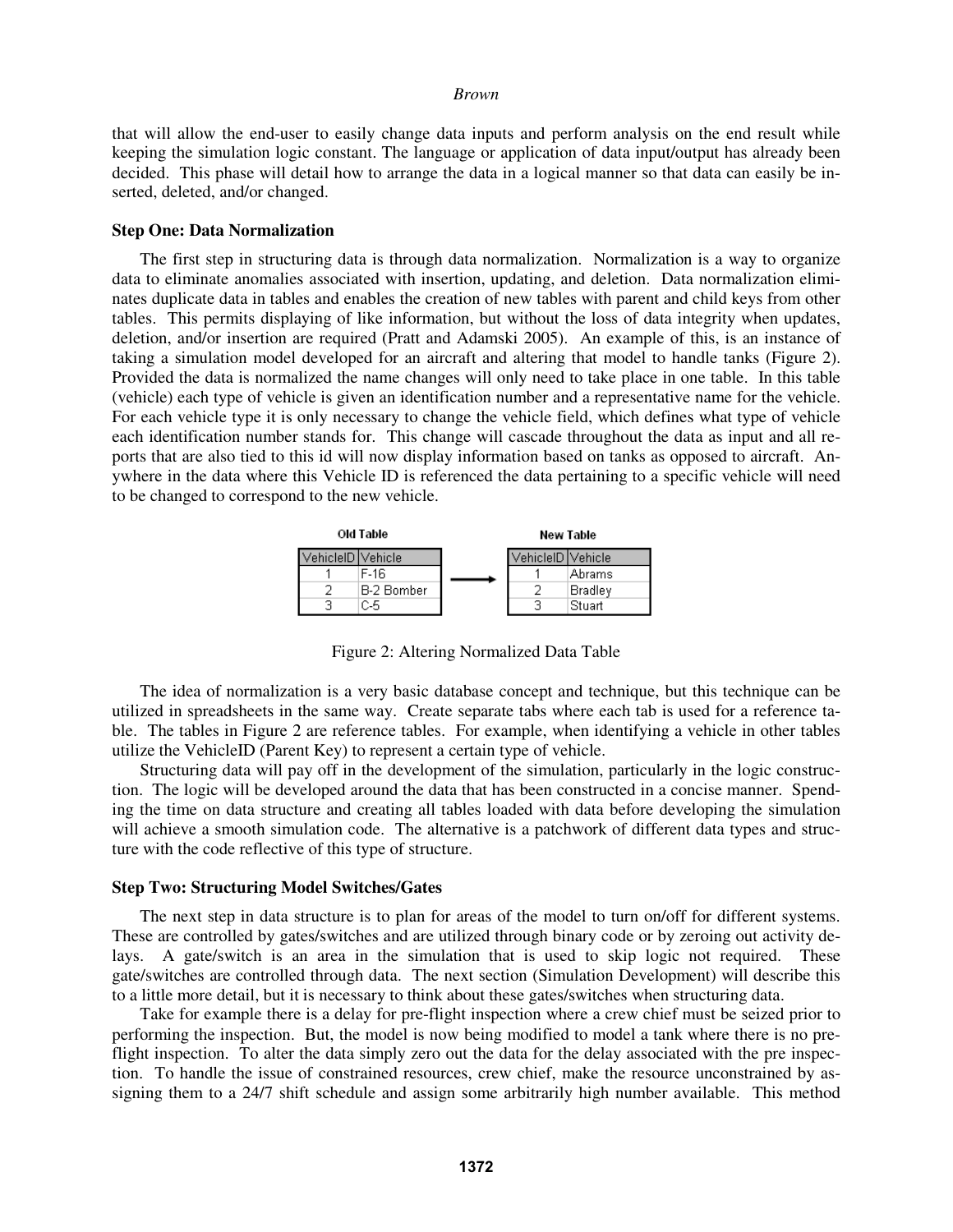will not alter any of the logic and no delays will be associated with this activity so even though the model might go through this part of the logic no additional time is added to the simulation clock. This is an example of how a section of a model not being utilized in the current simulation can be by-passed through data without altering the actual simulation code.

 The other method is to create a table made of 0 and 1s that are used as gates. Make sure that each gate is labeled with an identification number or nomenclature to identify the location of the gate. The preceding examples are some methods to think about in data structuring prior to simulation development because these will assist in model flexibility.

## **Step Three: Structure Output**

Finally, when structuring data it is important to not overlook structuring the output data from the simulation. When structuring the data consider the reports and objectivity defined in the planning phase. These output tables should be structured to incorporate a field to record replication number. This paper will not go over how to analyze data, but when outputting raw data from the model it is important to classify each output with a replication number.

 As stated by Mackulak et al. (1998), "…a model is identified as generic, when it is applicable over some large set of systems…" and "…becomes specific when the data for a particular system is loaded". Data structuring is the foundation to developing a flexible generic data-driven simulation model because the coding of the simulation is going to be based around the structure of the data. Being able to insert, delete, and change data in one area of the data saves time and eliminates the loss of data integrity.

 The data structure phase is one step that should harvest the most attention. It is this phase that will define a data-driven generic simulation. "How can I make this flexible enough to achieve the goal of creating a generic data-driven simulation model?" Utilizing thorough structuring of data through normalizing, reference tables, and data that can handle switches/gates by either zeroing out data or binary code will allow for flexible simulation model development.

# **6 SIMULATION DEVELOPMENT**

The objective of planning, software selection, and data structuring is to put into place all the elements required to build a simulation model specifically designed for "re-use". The final phase of the process is to code the conceptual model developed into a computer representative model. By performing all the preceding phases the development should be much simpler than just starting out with coding of the simulation. Without getting into specific simulation languages the following are some tips to utilize when coding.

## **Tip One: Code Hierarchical**

 The most important idea to take from this section is to code hierarchal in sub-models. Meaning separate language into common sections of code and separate this logic from other logic utilizing entity triggered gates. Entity triggered gates are sections of code in the simulation that are utilized as switches for by-passing simulation logic (Section 5.2). This will allow for ease of implementing new logic if required. In coding this way parts of the logic can be by-passed if not required, through data structuring.

 Code developed hierarchically can also be used in other simulation development through use of a library of code. Utilizing a library of code is a way to save development time for other systems that might have similar logic, but are unlike.

### **Tip Two: Eliminate Hard Codes**

 Another general rule is to use data to run the model and eliminate any if possible hard codes. Hard codes are those codes or data that are inherently coded in the logic and can only be altered through simulation code. If the choice is to put a standard hard coded delay in an activity and the use of data to create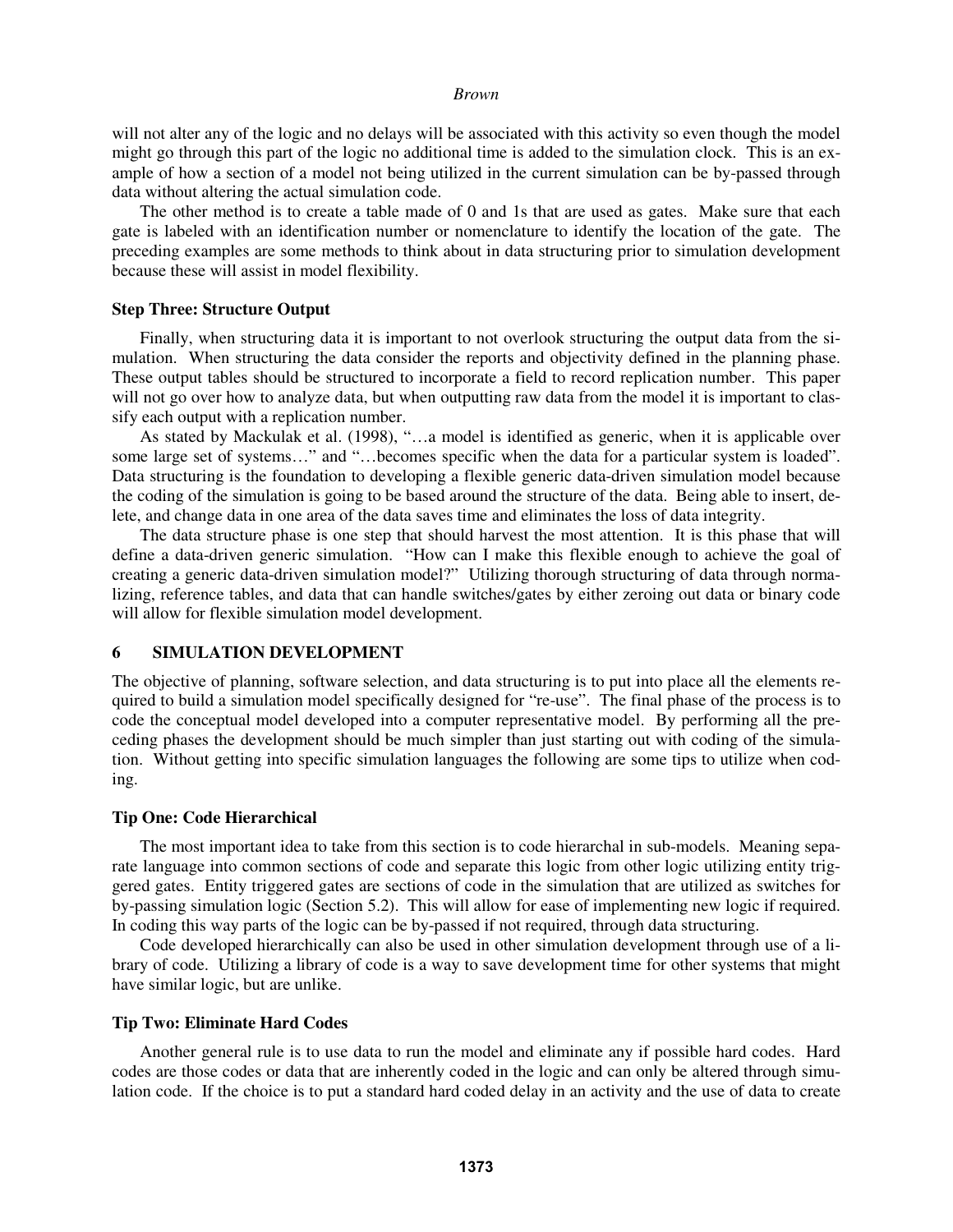the delay, choose the later. The later is flexible and is easily altered. As opposed to hard coding a delay which is not flexible and changes can be hard to find.

## **Tip Three: Code for Expandability**

 There will be instances where code can be included in the model, but under current conditions will not be modeled. This is not always the case for expandability, but often times it can be determined where new code could be added. In this instance create logic to model for expandability. If while coding there is a consensus that at some juncture in the model new logic might be added, route an entity to the new logic. The entity does not have to be sent through any logic, but plan for where the new logic might be implemented. This prevents finding where to insert the new logic at later period of time if needed and speeds up development.

## **Tip Four: Output Common Data Elements**

Finally, consider the objective of the simulation and the "common" reports discussed in the planning phase. Then looking at the structure of the output data identified create logic to output this data in the form it was structured. These will be "common" data elements that will be used to formulate final reports, which will answer the overall objectivity of the simulation.

 The development of the simulation/code is not as profound as the other phases of generic simulation development, but consider the steps in this phase while coding. Important to note in coding the simulation is to consider developing hierarchical, eliminate hard-coding whenever possible, and plan for expansion as ways to create a flexible generic data driven simulation model.

# **7 CONCLUSION**

The development and maintainability of simulation is time consuming and as a result is expensive. But, what if there was a way to create one flexible model that was data driven and built for "re-use" of similar systems? Then what if because of its "re-use" the costs over its many uses on multiple similar systems is reduced? This is something that management might consider when performing a cost benefit analysis of the development. This paper was created using the techniques used in current model building, but with the caveat of expanding the development to consider the model flexibility. The ideas and the methods of which developing simulations are largely based on the steps in Simulation with Arena (Kelton, Sadowski, and Sturrock 2004). Using these steps as a baseline for development and then expanding them to create flexible generic simulations is what sets these phases apart from the standard development practices. Generally, the next phases are validation and verification. These have been purposely left out of this paper and is the baseline for future research. In general planning is the foundation for developing a generic simulation.

 First, develop the conceptual model and decide which data will be needed. Sometimes the development of the code of the simulation becomes the most important and we lose track of what is trying to be answered through the simulation. So know why the simulation is being developed and as a result the answer to the question will help in deciding what data to output and what reports to develop. If it's the intention to build a model for universal uses this is the point to brainstorm additional uses for the simulation. These are important in phases later on.

 Select the software to use for both data input/output as well as the simulation language. When making the selection be sure to consider run-time versions of the language for COTS packages and ease of use for the end-user.

 Create an easy flexible data structure that can be altered to easily change between different scenarios as well as different modeling capabilities. Utilize common database techniques such as normalization and reference tables. These techniques are the foundation of creating databases, but with some ingenuity can be developed in spreadsheet software (with some code) as well.